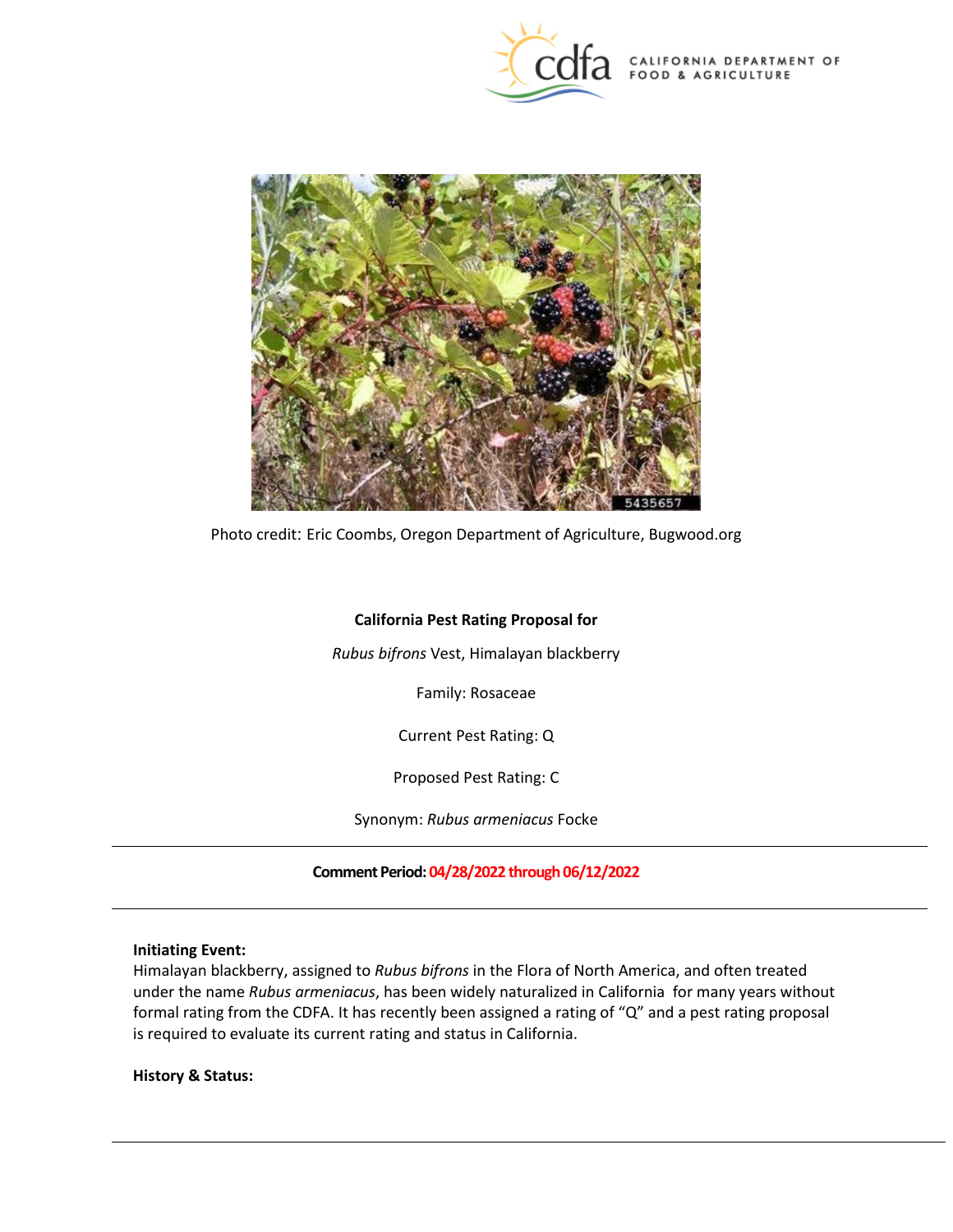

#### **Background:**

 The "Himalayan blackberry" is believed to have originated in Eurasia (e.g. in the Caucasus Region) and was introduced into many temperate areas of the world in the 1800's as an edible fruit (see discussion in Gaire et al., 2015). This largely clonal group of blackberries has become naturalized in temperate areas of the world including many countries of Europe, New Zealand, Australia, North America, and South America (Chile). Because of widespread usage of the common name since its commercial distribution by Luther Burbank in the 1800's and the biological and taxonomic prickled blackberries treated as *Rubus bifrons* in the Flora of North America (Alice et al., 2014) will be complexities in the blackberry and raspberry genus *Rubus* discussed below, the group of stoutreferred to below as the "Himalayan blackberry", although its original geographical origin is likely to be from other areas of Eurasia.

 reproduce clonally both by rooting of the stems and by seeds, often apparently produced without Harrison, 1968). Morphological variants can be maintained by clonal reproduction over a significant length of time, and there are many published scientific names in *Rubus* section *Rubus* representing indistinguishable from *Rubus armeniacus* clones from Germany, and this species name has been *armeniacus* and *R. bifrons* do not appear to be effectively distinguishable in morphology among or within plants in North America. Scientific names that have often been previously misapplied to the Himalayan blackberry include *Rubus discolor* Weihe and Nees, *R. procerus* P.J. Mueller (USDA GRIN section *Rubus* has sometimes been referred to as the "*Rubus fruticosus* L. species aggregate", which The Himalayan blackberry is a member of *Rubus* section *Rubus*, a group in which many taxa genetic recombination in polyploid taxa comprising many of the named species in the group (Hesloplargely asexual "microspecies". The Himalayan blackberry populations in California, Oregon, and Washington have been found in genetic studies by Clark et al. (2013) to most commonly be widely applied to the Himalayan blackberry of western North America. In the Flora of North America treatment by Alice et al. (2014) the North American plants of Himalayan blackberry have been assigned to the slightly earlier published European species *Rubus bifrons* on the grounds that *R.*  database, 2022), and *R. vestitus* Weihe and Nees. A very broad grouping of species from *Rubus*  is listed as a U.S. Federal noxious "species". *Rubus fruticosus* was apparently originally described based on a mixture of the European species *R. plicatus* Weihe and Nees and *R. ulmifolius* Schott (Heslop-Harrison, 1968), and the Federal noxious weed taxon is now associated with the name *R. plicatus*, a species morphologically distinct from the Himalayan blackberry (Heslop-Harrison, 1968).

 The Himalayan blackberry as seen in North America (following the treatment of Alice et al., 2014 as *R.*  up to 3 (maximum of 5) m in height, with the arching biennial stems rooting at the tips. The stems are sparsely to densely hairy, usually not white-waxy or glandular-hairy, and are armed with many stout hooked prickles approximately 4-10 mm in length. The leaves are palmately compound with 3 to 5 leaflets that are whitened below, have a toothed margin and bear hooked prickles on the major veins. The inflorescences are terminal or axillary clusters each bearing from 10 to 100 or more flowers. The flowers have five white to pinkish petals approximately 10-15 mm in length. The mature to 40 or more small fleshy drupelets that cohere together as a group. Each fruitlet contains a single seed enclosed in a hardened reticulate-sculptured endocarp that often emerges undamaged when *bifrons* with *R. armeniacus* as a synonym) is a deciduous to semi-evergreen prickly shrub, commonly fruit is a black, globose to cylindric aggregate berry approximately 1-2 cm in length, composed of 15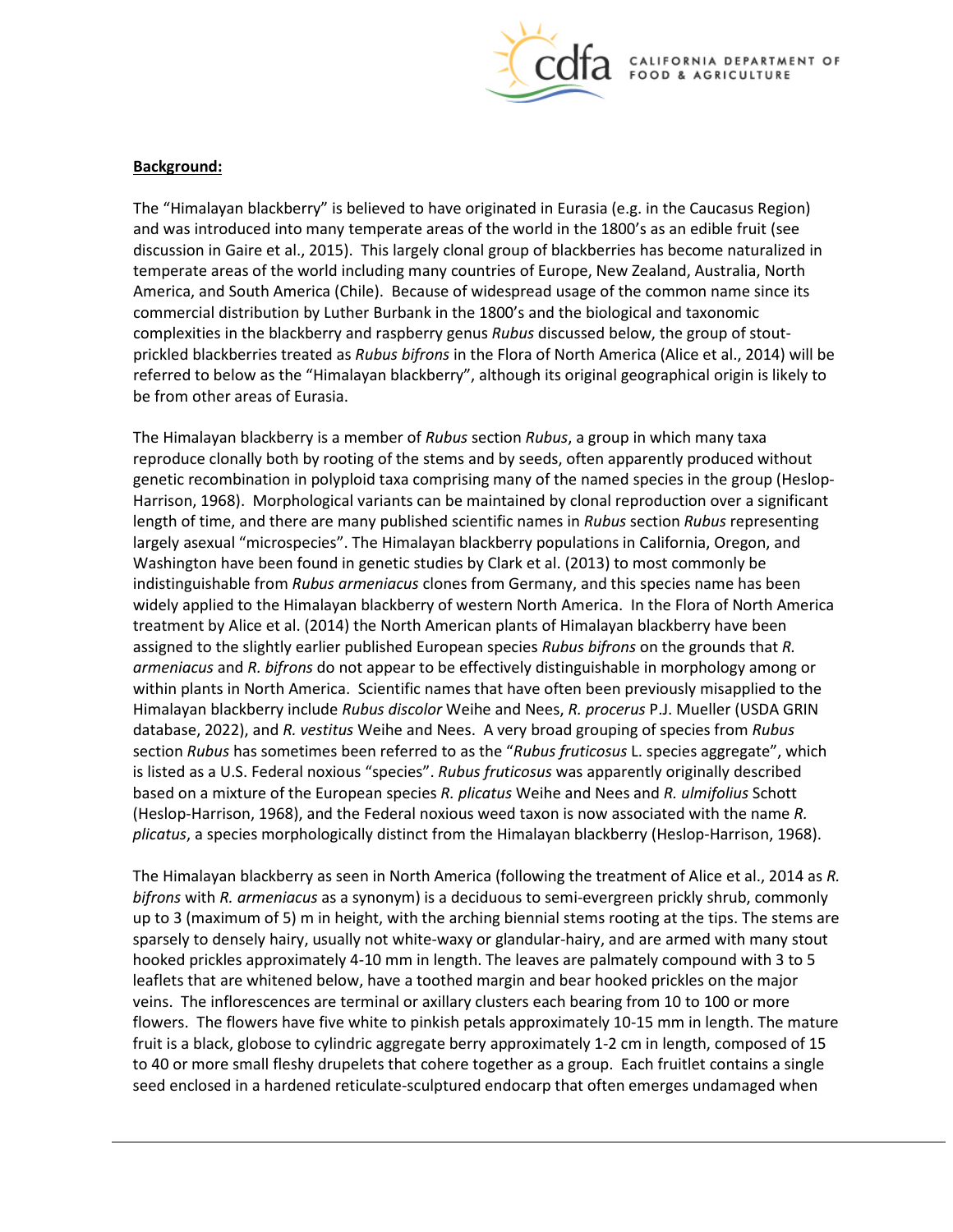

 eaten and digested by birds or mammals. The endocarp seed units are light brown in color and approximately 3-4 mm long by 2-3 mm wide.

 **Worldwide Distribution:** *Rubus bifrons* is a plant of open or disturbed habitats and woodland edges, considered to be native to southeastern to north-central Europe from Italy and Croatia north to is a species native to the Caucasus Region, although the name has been widely applied to plants naturalized elsewhere in the world. The "Himalayan blackberry" was widely introduced into temperate areas of the world as a fruit crop in the 1800s and has naturalized in Europe, North microspecies involved may vary among these different areas. France, Belgium, the Netherlands, Germany, and Poland (USDA GRIN, 2022). *Rubus armeniacus* Focke America, South America (Chile), New Zealand, Australia, and South Africa (CABI, 2022), although the

 *armeniacus* as a synonym) from Alaska, Arizona, California, Oregon, Washington, Idaho, Montana, Nevada, Utah, Colorado, New Mexico, Texas, Kansas, Oklahoma, Arkansas, Missouri, Illinois, Kentucky, Tennessee, Louisiana, Mississippi, Alabama, Georgia, South Carolina, North Carolina, Rhode Island (Alice et al., 2014; Invasive Plants Atlas, 2022), and the Canadian provinces of British Columbia and Ontario, with greatest abundance from northern California north to British Columbia. In the United States, the Himalayan blackberry has been reported (under *R. bifrons* with *R.*  Virginia, Maryland, Pennsylvania, Ohio, New Jersey, New York, Connecticut, Massachusetts, and

 **Official Control:** The Himalayan blackberry (under *R. armeniacus*) is listed as a Class B noxious weed in Oregon and a Class C noxious weed subject to local control measures in Washington state. The broad portion of *Rubus* section *Rubus* included in the *Rubus fruticosus* L. aggregate is listed as a U. S. (USDA APHIS, 2022). The *Rubus fruticosus* aggregate is listed as a category 2 invasive plant in South Africa, a noxious weed in New Zealand, and a harmful plant by Mexico (USDA PCIT database, 2022). The *R. fruticosus* aggregate is listed as a U. S. Federal noxious weed seed prohibited from entry into Federal noxious weed, although the species name now associated with this listing is *Rubus plicatus*  the country and interstate sale or transport (USDA AMS, 2022).

 1950's or earlier (Consortium of California Herbaria, 2022). The group (under *Rubus armeniacus*) has Desert and areas east of the Sierra Nevada or Cascade crests. **California Distribution:** The Himalayan blackberry has been reported from vouchered collections in at least 44 counties in California, including all coastal counties and the great majority of the counties on the western slope of the Sierra Nevada and Cascade Ranges and the adjoining Central Valley, mostly under the name *Rubus armeniacus*, and has been present in many counties dating back to the multiple mapped localities in the Calflora database (2022) in all counties of California except Mono and Imperial on the eastern border and is generally absent from very dry areas such as the Mojave

**California Interceptions**: No interceptions at border inspection stations have been recorded in the CDFA PDR database (2022).

#### **Consequences of Introduction**

**1)** Climate/Host Interaction: Score is High (3)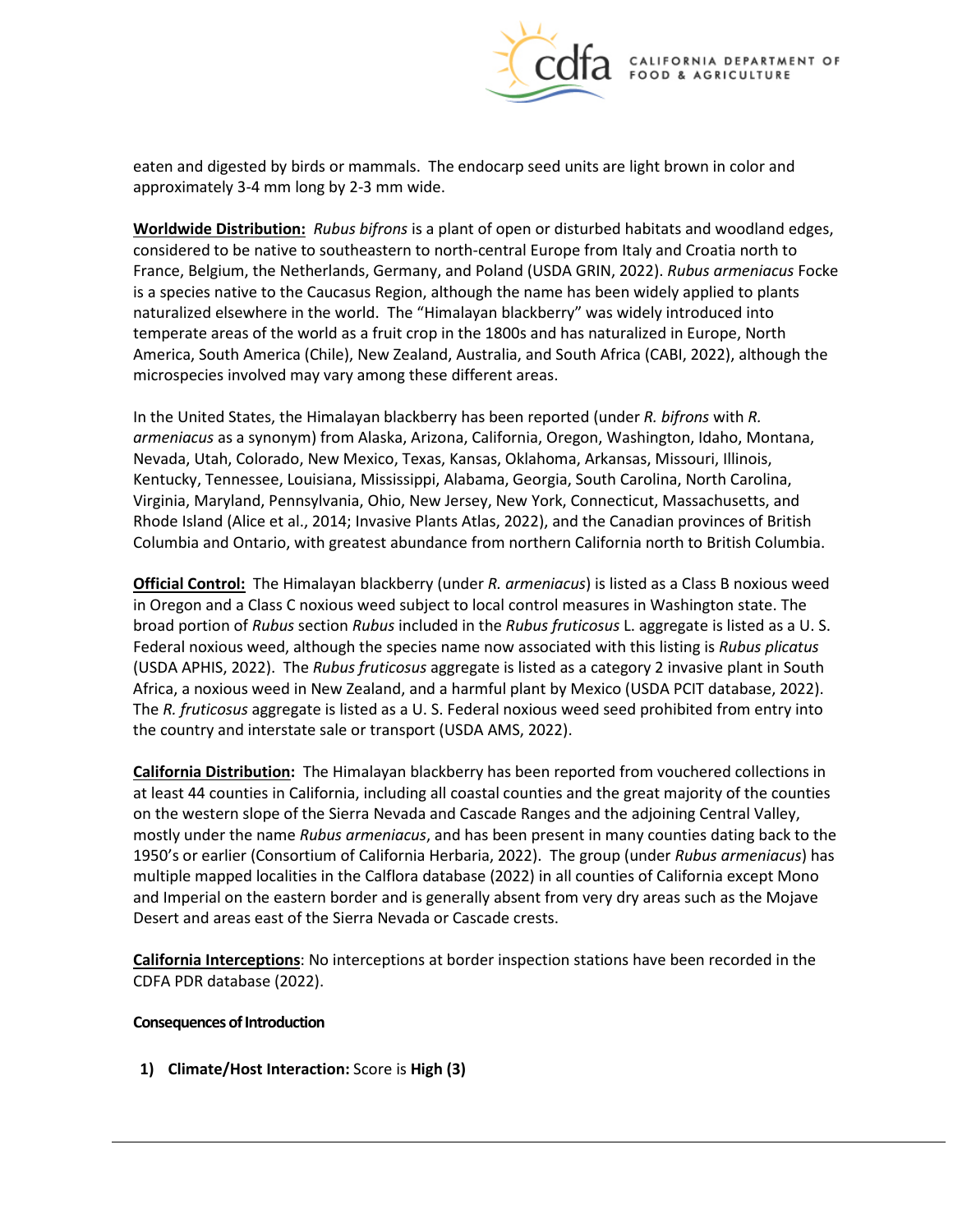

 Consortium of California Herbaria, 2022). It is particularly widespread in foothill and lower The Himalayan blackberry has established a wide distribution in California (Alice, 2012; mountain areas along roadsides, rivers, and woodland edges.

- Low (1) Not likely to establish in California; or likely to establish in very limited areas
- **-** Medium (2) may be able to establish in a larger but limited part of California
- **High (3) likely to establish a widespread distribution in California**

#### **2) Known Pest Host Range:** Score is **High (3)**

The Himalayan blackberry can occur wherever general ecological conditions exist that are conducive to its survival.

- Low (1) has a very limited host range
- Medium (2) has a moderate host range
- **- High (3) has a wide host range**

## **3) Pest Dispersal Potential: Score is High (3)**

 having been eaten by birds and small mammals. The seeds can persist in a dormant state in soil for several years and can be dispersed when soil is moved. The plants also spread locally by rooting of the canes or stem fragments. The Himalayan blackberry reproduces by seed, commonly producing 30 or more seeds per fruit, and under favorable conditions can produce thousands of seeds per plant (Alice et al., 2014). The succulent aggregate fruits or their fruitlets are attractive to birds and mammals and the hard-coated endocarps ("seeds") within the fruitlets can be easily and widely dispersed after

Evaluate the natural and artificial dispersal potential of the pest.

- Low (1) does not have high reproductive or dispersal potential
- **-** Medium (2) has either high reproductive or dispersal potential
- **High (3) has both high reproduction and dispersal potential**

# **4) Economic Impact:** Score is **High (3)**

 The Himalayan blackberry forms dense stands along roadsides and woodland edges in well- watered areas of California. The fruits are attractive to birds and other wildlife and are eaten or prickles can be injurious to humans and livestock. Himalayan blackberry has been reported (along with other native and introduced *Fragaria* and *Rubus* species) as a host in for the attacks flowers and fruits of commercial strawberries, raspberries, and blackberries in western for a variety of pathogenic fungi, bacteria, and viruses. The Himalayan blackberry (and the widespread native California grape) can act as host reservoirs for the Pierce's disease agent gathered as food by people. The dense prickly clumps of the blackberry are hard to completely remove, although goats can be helpful in reducing the volume of the plants, and the stout strawberry blossom weevil *Anthonomus rubi* (Canadian Food Inspection Agency, 2022), which Canada, but is not yet reported from California. The Himalayan blackberry is reported as a host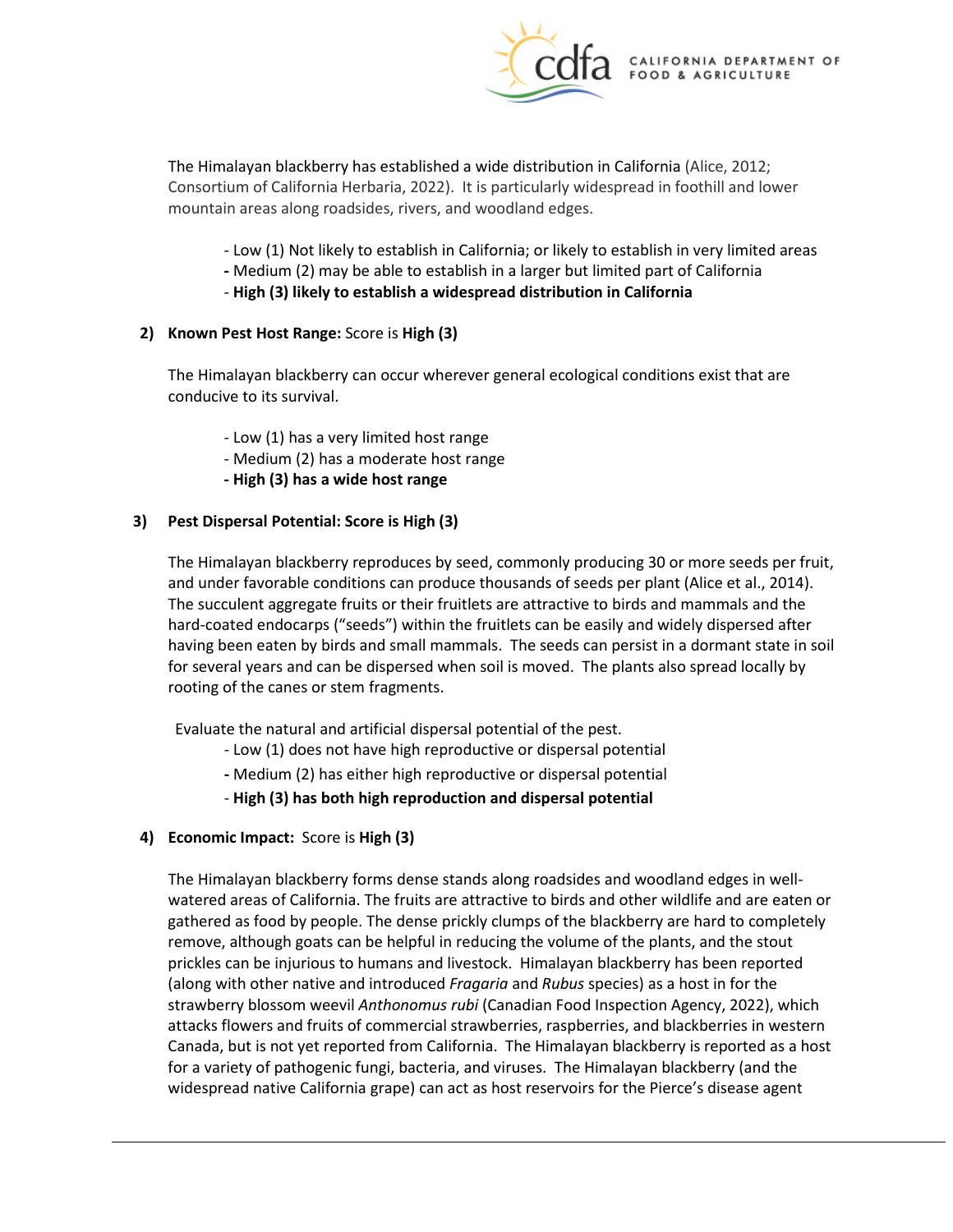

*Xylella fastidiosa*, an important pathogen of cultivated grape vines in California (Baumgartner and Warren, 2007).

# **A. The pest could lower crop yield.**

- B. The pest could lower crop value (includes increasing crop production costs).
- C. The pest could trigger the loss of markets (includes quarantines).
- **D. The pest could negatively change normal cultural practices.**
- **E. The pest can vector, or is vectored, by another pestiferous organism.**
- **F. The organism is injurious or poisonous to agriculturally important animals.**
- G. The organism can interfere with the delivery or supply of water for agricultural uses.

# **Economic Impact A, D, E, F:**

- Low (1) causes 0 or 1 of these impacts

- Medium (2) causes 2 of these impacts
- **- High (3) causes 3 or more of these impacts**

## **5) Environmental Impact:** Score is **High (3)**

 The Himalayan blackberry can form dense clumps in open habitats if enough water is available to the plants, potentially changing the makeup of environmental communities. Because of the dense growth of the blackberry, other species can be shaded out or physically excluded.

- **A. The pest could have a significant environmental impact such as lowering biodiversity, disrupting natural communities, or changing ecosystem processes.**
- B. The pest could directly affect threatened or endangered species.
- habitats. C. The pest could impact threatened or endangered species by disrupting critical
- **D. The pest could trigger additional official or private treatment programs.**
- **E. The pest significantly impacts cultural practices, home/urban gardening or ornamental plantings.**

# **Environmental Impact A, D, E:**

- Low (1) causes none of the above to occur
- **-** Medium (2) causes one of the above to occur
- **High (3) causes two or more of the above to occur**

 Consequences of introduction to California for the Himalayan blackberry group: **High (15)** 

 $Low = 5-8$  points Medium = 9-12 points **High = 13-15 points** 

# **1) Post Entry Distribution and Survey Information**: Score is **High (3)**

-Not established (0) Pest never detected in California or known only from incursions. -Low (-1) Pest has a localized distribution in California or is established in one suitable climate/host area (region).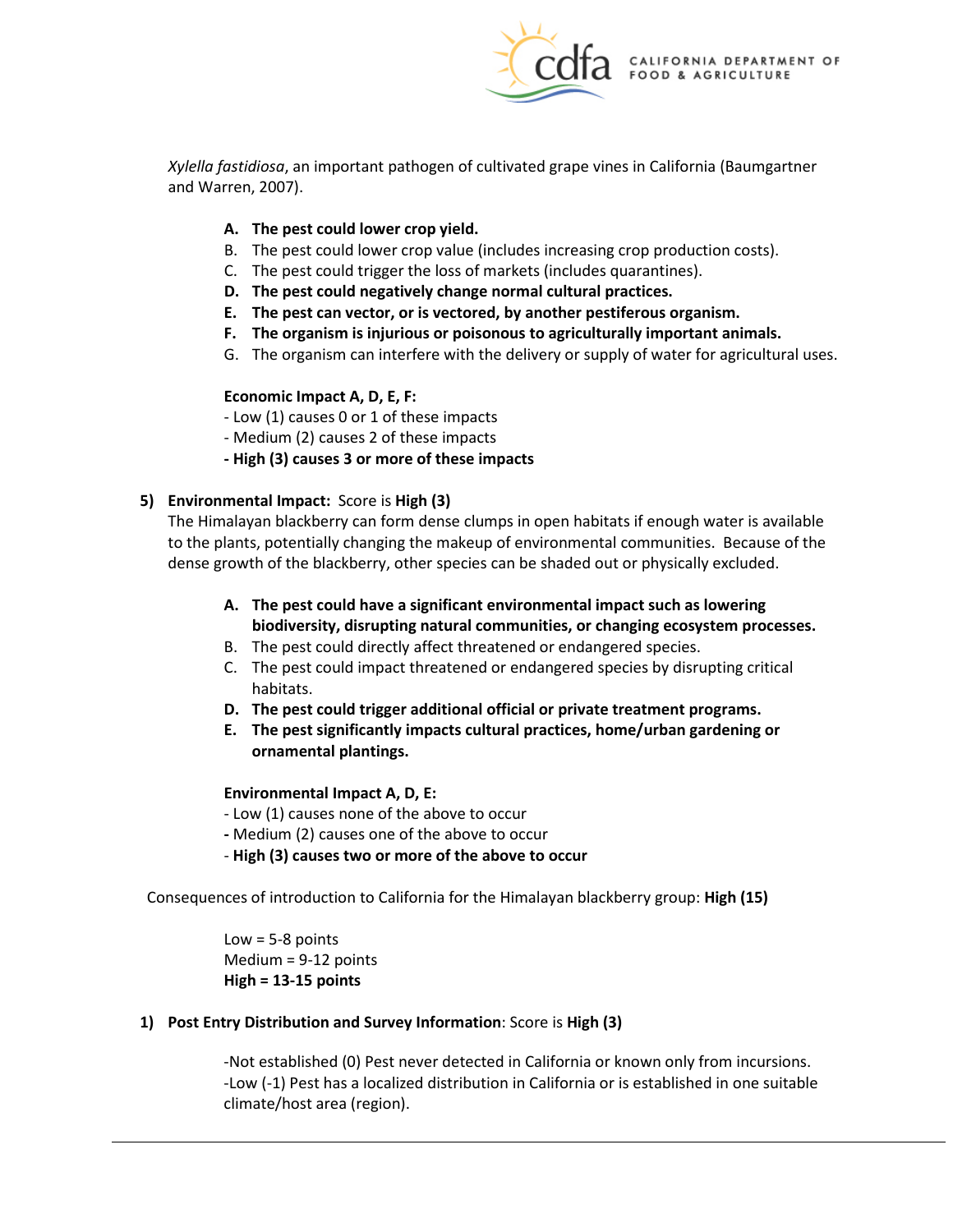

 **more than two contiguous or non-contiguous suitable climate/host areas. 7) Final Score: Medium 12 (15-3=12) -**Medium (-2) Pest is widespread in California but not fully established in the endangered area, or pest established in two contiguous suitable climate/host areas. -**High (-3) Pest has fully established in the endangered area, or pest is reported in** 

**Uncertainty:** Since the Himalayan blackberry is already widely established in California there is little uncertainty about the impact of the plant. The taxonomy of the group at the species level has been subject to considerable uncertainty as evidenced by the multiple species names that have been used for the plants occurring as introduced taxa in North America.

 **Conclusion and Rating Justification:** The Himalayan blackberry is a serious environmental weed in the Pacific coastal states of the U.S. that has been widely distributed in California for many decades very widespread distribution of the group within the state. Local control should be instituted to as an escape from cultivation. A "C" rating is recommended under CCR section 3162 because of the help mitigate potential risks to fruit crop plantings of grapes, raspberries and strawberries.

#### **References:**

 Plants of California. University of California Press, Berkeley. Alice, L.A. 2012. *Rubus*. Pp. 1202-1204 in Baldwin, B. G. et al. (eds.). The Jepson Manual: Vascular

 Alice, L.A., Goldman, D.H., Macklin, J.A., and Moore, G. 2014. *Rubus* Linnaeus. Pp. 28-56 in Flora of Magnoliophyta: Picramniaceae to Rosaceae. Oxford University Press, New York and Oxford. North America Editorial Committee (eds.). Flora of North America North of Mexico. Volume 9,

Baumgartner, K., and Warren, J.G. 2005. Persistence of *Xylella fastidiosa* in riparian hosts near northern California vineyards. Plant Disease 89:1097-1102. <https://apsjournals.apsnet.org/doi/pdf/10.1094/PD-89-1097>. Accessed March 18, 2022

CABI (Centre for Agriculture and Bioscience International). 2022. Invasive Species Compendium. Datasheet report for *Rubus armeniacus* (Himalayan blackberry). [Rubus armeniacus \(Himalayan](https://www.cabi.org/isc/datasheet/116780)  [blackberry\) \(cabi.org\)](https://www.cabi.org/isc/datasheet/116780) Accessed March 1, 2022

 Calflora Database. 2022. Berkeley, California. Information on California plants for education, research and conservation, with data contributed by public and private institutions and individuals, including the [Consortium of California Herbaria.](http://ucjeps.berkeley.edu/consortium/about.html)<https://www.calflora.org/>Accessed March 1, 2022

 California Department of Food and Agriculture (CDFA), Plant Pest Diagnostics Branch, Pest and Damage Record (PDR) Database. 2022. Accessed March 1, 2022.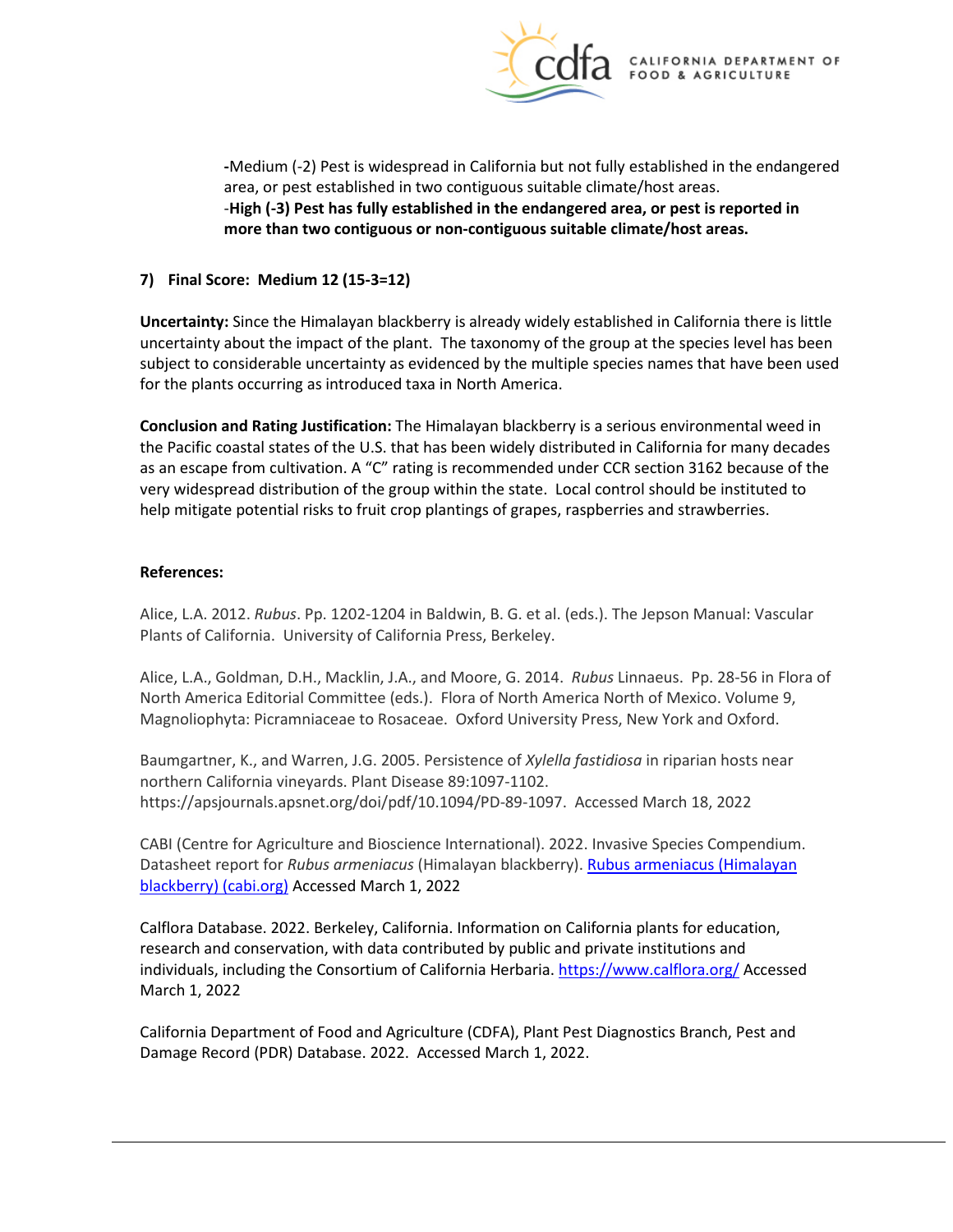

 Canadian Food Inspection Agency. 2022. *Anthonomus rubi* (strawberry blossom weevil) Fact Sheet. [Anthonomus rubi \(strawberry blossom weevil\) – Fact sheet -](https://inspection.canada.ca/plant-health/invasive-species/insects/strawberry-blossom-weevil/fact-sheet/eng/1632774012031/1632774012719?msclkid=cd803dc0a6e011ecb4ea2360de9d37b4) Canadian Food Inspection Agency [\(canada.ca\) A](https://inspection.canada.ca/plant-health/invasive-species/insects/strawberry-blossom-weevil/fact-sheet/eng/1632774012031/1632774012719?msclkid=cd803dc0a6e011ecb4ea2360de9d37b4)ccessed March 18, 2022

 Clark, L.V., Evans, K.J., and Jasieniuk, M. 2013. Origins and distribution of invasive *Rubus fruticosus* L. agg. (Rosaceae) clones in the western United States. Biol. Invasions 15:1331-1342.

 Clark, L.V., Evans, K.J., and Jasieniuk, M. 2012. Spontaneous hybrids between native and exotic *Rubus* in the western United States produce offspring both by apomixis and sexual recombination. Heredity 109:320-328.

Consortium of California Herbaria (CCH). 2022.<https://ucjeps.berkeley.edu/consortium/>Accessed March 1, 2022

 Gaire, R., Astley, C., Upadhyaya, M.K., Clements, D.R., and Bargen, M. 2015. The biology of Canadian weeds. 154. Himalayan blackberry. Canadian Journal of Plant Science 95:557-570. The Biology of [Canadian Weeds. 154. Himalayan blackberry \(cdnsciencepub.com\)](https://cdnsciencepub.com/doi/full/10.4141/cjps-2014-402) Accessed March 4, 2022.

 Heslop-Harrison, Y. 1968. *Rubus* L. Pp. 7-25 in Tutin, T.G. et al., eds. Flora Europaea Volume 2: Rosaceae to Umbelliferae. Cambridge University Press, Cambridge, U.K.

 King County Noxious Weed Control Program. 2014. Best Management Practices: Himalayan blackberry, *Rubus armeniacus*, syn. *Rubus discolor*. Accessed March 4, 2022[: King County Best](https://www.nwcb.wa.gov/pdfs/blackberry-control_King.pdf)  [Management Practices for Himalayan and Evergreen Blackberry \(Rubus armeniacus and Rubus](https://www.nwcb.wa.gov/pdfs/blackberry-control_King.pdf)  [laciniatus\) \(wa.gov\)](https://www.nwcb.wa.gov/pdfs/blackberry-control_King.pdf) 

<https://www.ams.usda.gov/sites/default/files/media/StateNoxiousWeedsSeedList.pdf>Accessed Unites States Department of Agriculture (USDA), Agricultural Marketing Service (AMS). 2022. State Noxious-Weed Seed Requirements Recognized in the Administration of the Federal Seed Act. March 1, 2022.

 United States Department of Agriculture (USDA), National Resource Conservation Service (NRCS). 2022. Plants Database. Accessed March 18, 2022: <https://plants.usda.gov/home/plantProfile>

 United States Department of Agriculture (USDA), Agricultural Research Service, National Plant Germplasm System. 2022. Germplasm Resources Information Network (GRIN-Taxonomy). <https://npgsweb.ars-grin.gov/gringlobal/taxon/taxonomydetail?id=32274>Accessed March 4, 2022

Author Contact: [Robert.Price@cdfa.ca.gov](mailto:Robert.Price@cdfa.ca.gov) 

 **Responsible Party:** Robert Price, Primary State Botanist; California Department of Food & Agriculture; Seed Laboratory and Herbarium; 3294 Meadowview Road, Sacramento, CA 95832; (916) 738-6700; [permits\[@\]cdfa.ca.gov](https://permits[@]cdfa.ca.gov).